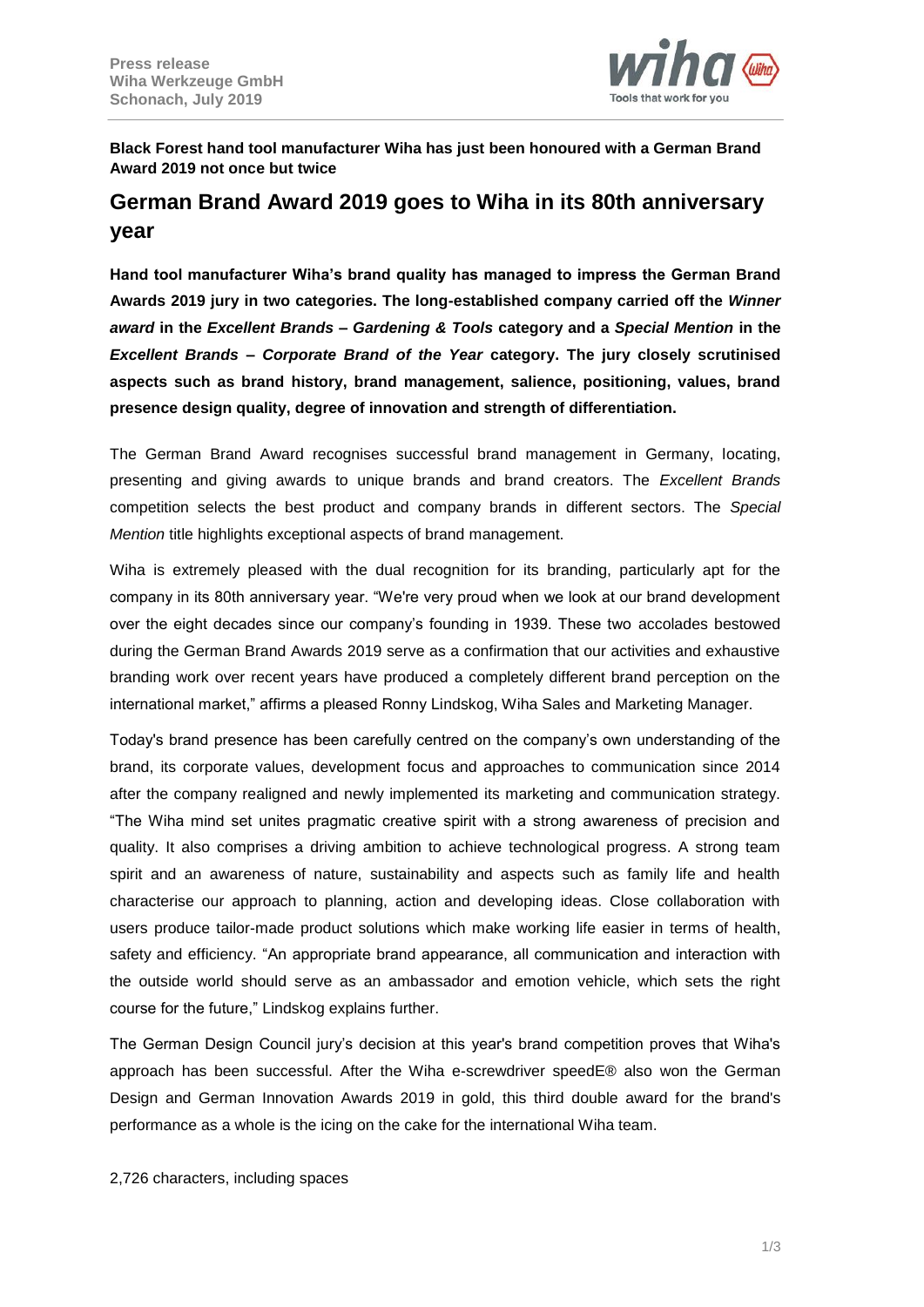

#### **Image** Wiha\_GBA2019\_ho

#### **Image caption**

Black Forest hand tool manufacturer Wiha is delighted with the dual award from the German Brand Awards 2019 international brand competition. The accolade for its integral brand presence caps the brand's success after the very recent win at the Design and Innovation Awards in Gold for Wiha's new product speedE®.



**Access high-resolution image material here [www.wiha.com/de/newsroom](http://www.wiha.com/de/newsroom) You will find all image files under the corresponding press release/product information. You are also welcome to contact us directly.**

## **About Wiha**

Wiha is one of the world's leading manufacturers for hand tools for professional use in trade and industry. Founded as a small family firm over 80 years ago, today, Wiha is a globally active company, still owner-operated by the Hahn family. Wiha seeks to make daily life much easier for users with a product assortment of innovative hand tool solutions geared towards user needs which increase efficiency, reduce costs and preserve health. This is why Wiha develops, designs and manufactures products that meet the strictest requirements for quality, functionality, durability and ergonomic design. It provides a comprehensive range of tool concepts and sets, screwdrivers, torque tools, multitools, L-keys, bits, pliers, soft-faced hammers and much more. Special professional VDE hand tool solutions ensure a greater, optimised range focused on need and demand. A host of design awards underline the setting of standards in terms of functionality, design and quality. In 2016, Wiha received the honoured distinction of being included among the top 100 most innovative companies among medium-sized enterprises in Germany. The company was also distinguished with the Manufacturing Excellence Award (MX Award) as the best SME in Germany back in 2014. A contemporary approach to HR management combined with a deeply rooted, open and fair corporate culture helped Wiha to gain Schwarzwald-Baar-Heuberg CCI's "Attractive Employer in Bronze" seal in 2016.